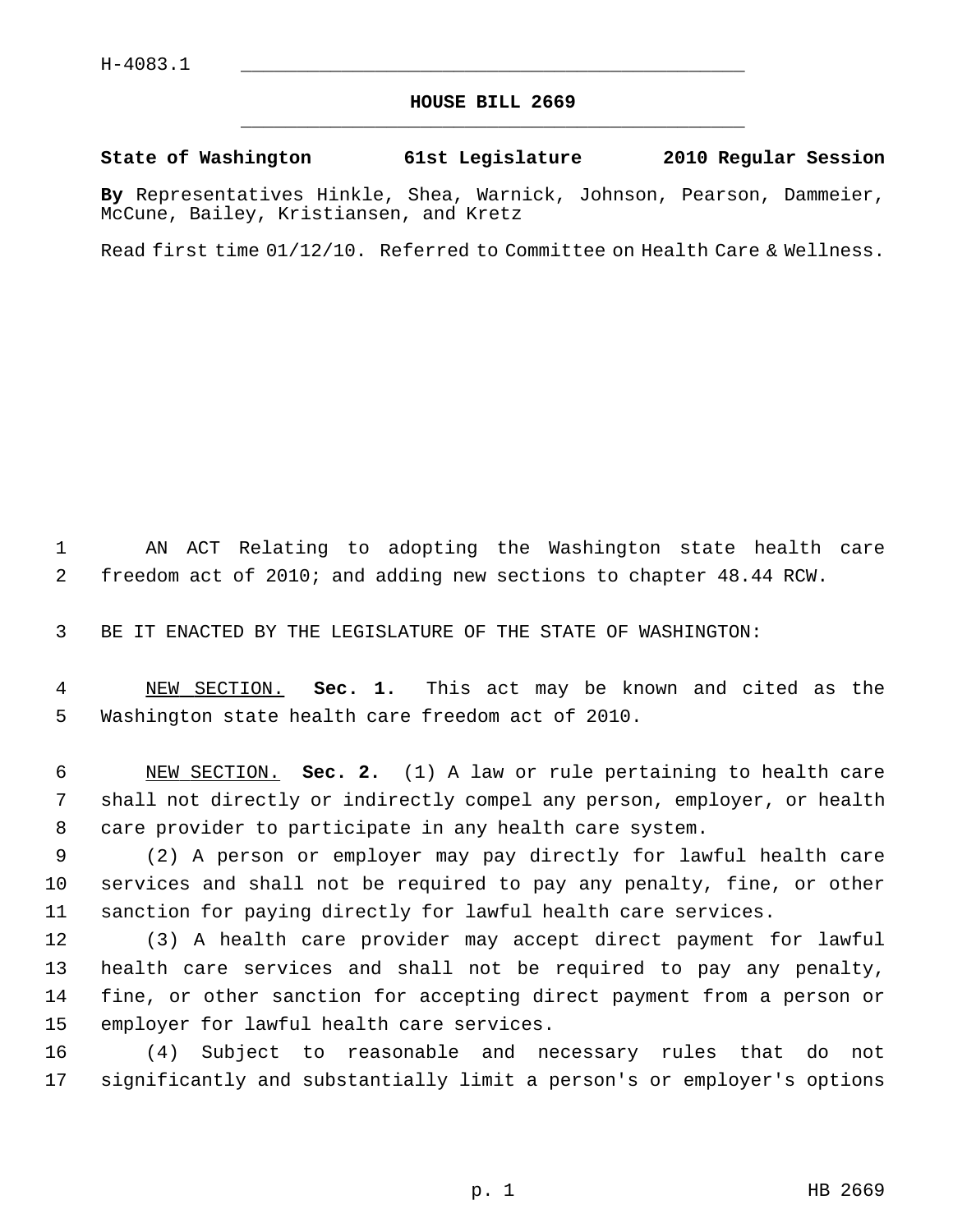1 to participate in any health care system or obtain lawful health care 2 services, the purchase or sale of health insurance in private health 3 care systems shall not be prohibited by law or rule.

4 (5) The provisions of this section do not affect:

 5 (a) Health care services a health care provider or facility is 6 required to perform or provide;

7 (b) Health care services permitted by law;

 8 (c) The terms or conditions of any health care system to the extent 9 that those terms and conditions do not have the effect of sanctioning 10 a person or employer for paying directly for lawful health care 11 services or a health care provider or facility for accepting direct 12 payment from a person or employer for lawful health care services.

13 (6) For the purposes of this section:

14 (a) "Compel" includes penalties, fines, or other sanctions.

15 (b) "Direct payment or pay directly" means payment for lawful 16 health care services without a public or private third party, not 17 including an employer, paying for any portion of the service.

18 (c) "Health care system" means any public or private entity whose 19 function or purpose is the management of, processing of, enrollment of 20 individuals for or payment for, in full or in part, health care 21 services or health care data or health care information for its 22 participants.

23 (d) "Lawful health care services" means any health-related service 24 or treatment to the extent that the service or treatment is permitted 25 or not prohibited by law or rule that may be provided by persons or 26 entities otherwise permitted or not prohibited by law to offer such 27 services.

28 (e) "Penalties, fines, or other sanctions" means any civil or 29 criminal penalty, fine, tax, salary or wage withholding, surcharge, or 30 any other sanction with a similar effect established by law or rule by 31 a government established, created, controlled, or regulated agency that 32 is used to sanction or discourage the exercise of rights protected 33 under this section.

34 (7) Any federal law, rule, order, or other act by the federal 35 government violating the provisions of this section is hereby declared 36 to be invalid in this state, is not recognized by and is specifically 37 rejected by this state, and is considered as null and void and of no 38 effect in this state.